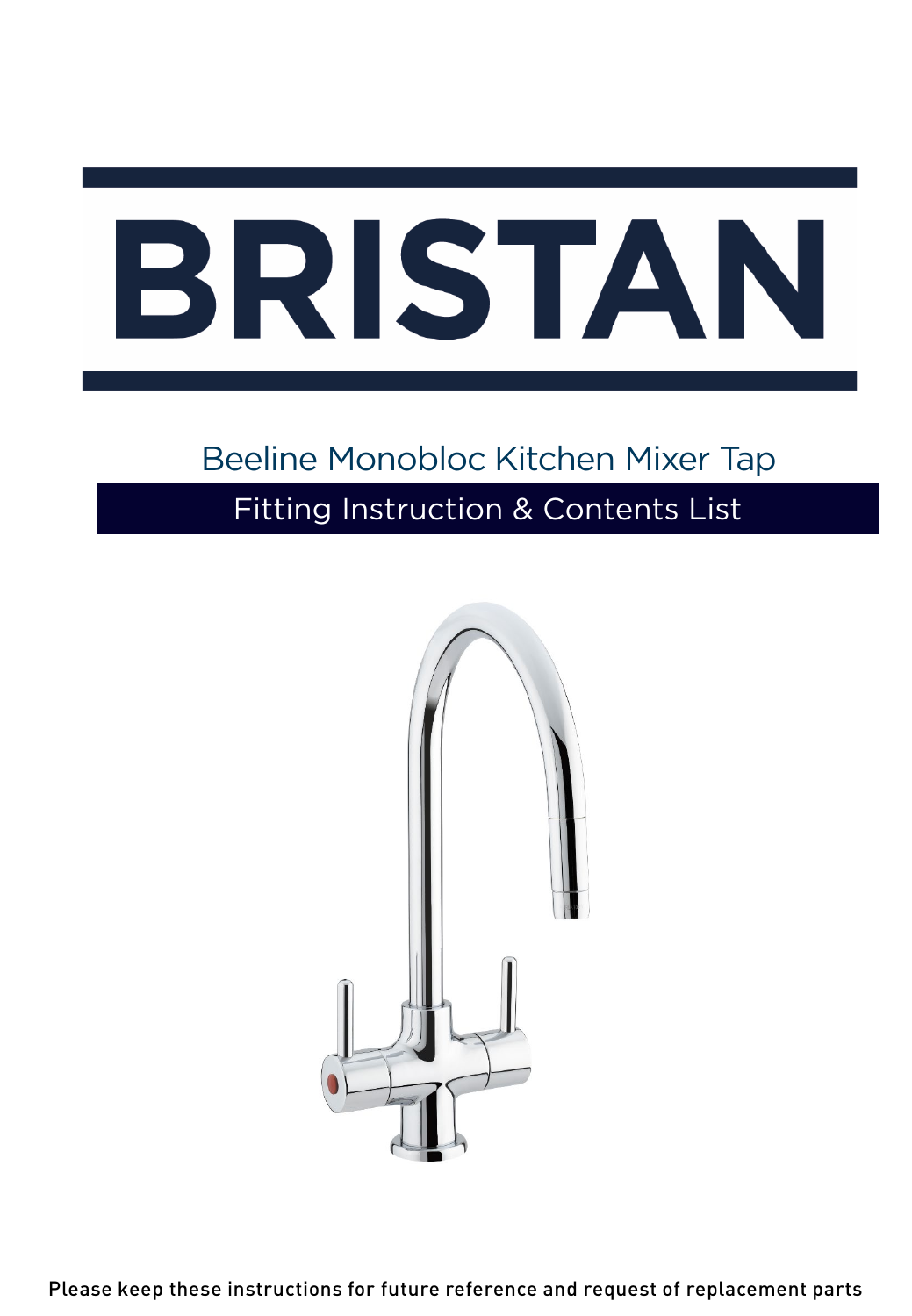## Contents

Thank you for choosing Bristan, the UK's leading taps and showers expert. We have designed this product with your enjoyment in mind. To ensure that it works to its full potential, it needs to be fitted correctly. These fitting instructions have been created to give you all of the information you need and, if you need any further help, please do not hesitate to give us a call on 0330 026 6273.

| Important Safety Information  |           |
|-------------------------------|-----------|
| <b>General Specifications</b> | 05        |
| Installation Requirements     | 05        |
| Installation                  | $06 - 07$ |
| Operation                     | 07        |
| Maintenance                   | 07        |
| Troubleshooting               | 09        |
| Guarantee                     | 10        |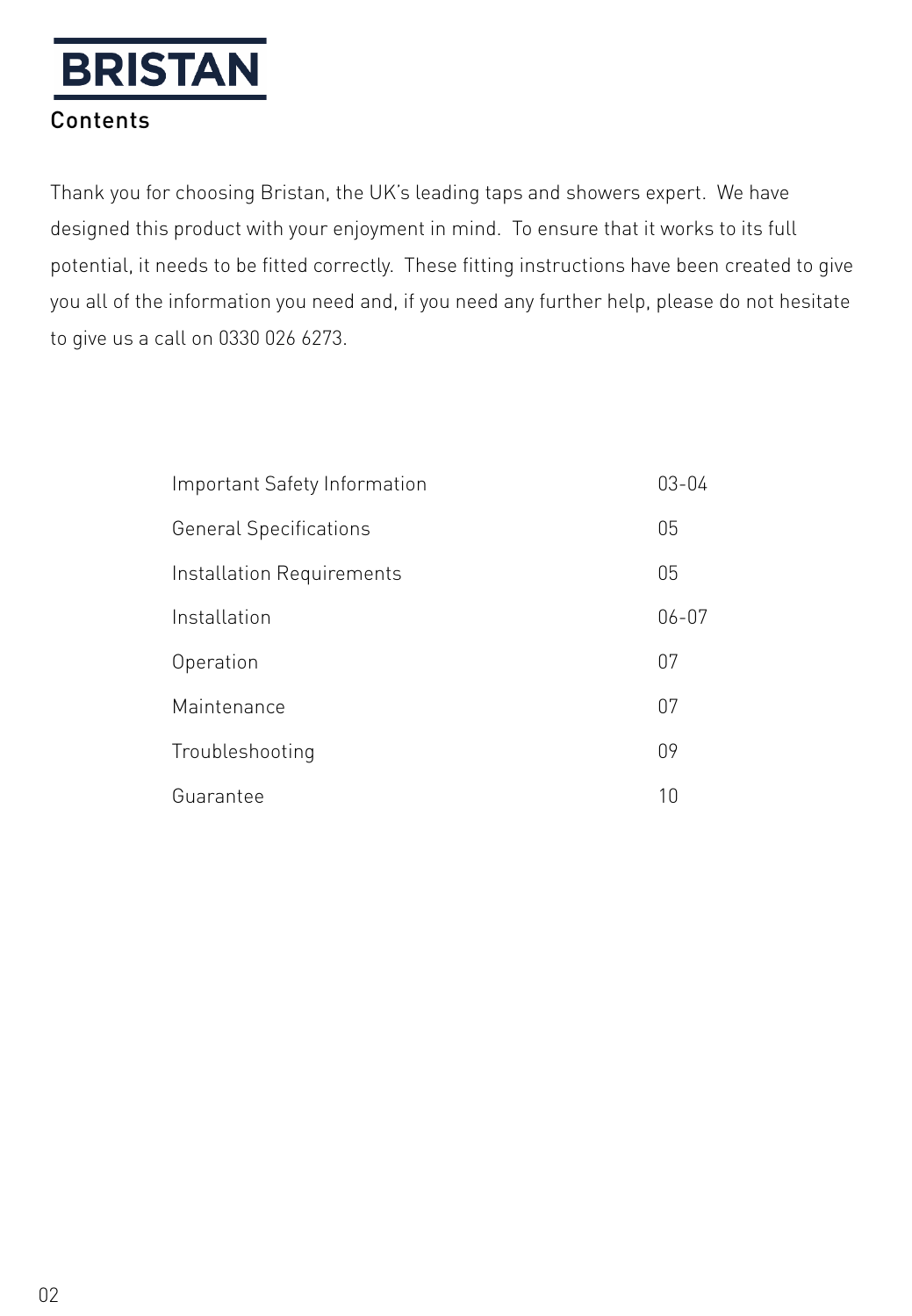## **BRISTAN** Important Safety Information

- Please read these instructions thoroughly and retain for future use.
- All products manufactured and supplied by Bristan are safe provided they are installed correctly, used correctly and receive regular maintenance in accordance with these instructions.
- If you are in any doubt about your ability to install this product safely you must employ the services of an experienced qualified plumber.
- Remove all packaging and check the components for damage before starting installation.
- $\bigoplus$  Before starting any installation please consider the following: Prior to drilling into walls, check that there are no hidden electrical wires, cables or water supply pipes. This can be checked with the aid of an electronic detector.
- If power tools are used do not forget to:  $\overline{\phantom{a}}$  Wear eye protection
	-
	- Unplug equipment after use
- This product must not be modified in any way as this will invalidate the quarantee.
- These fittings need to be installed in accordance with and meet the requirements of the Water Supply (Water Fittings) Regulations 1999 and Scottish Byelaws 2004.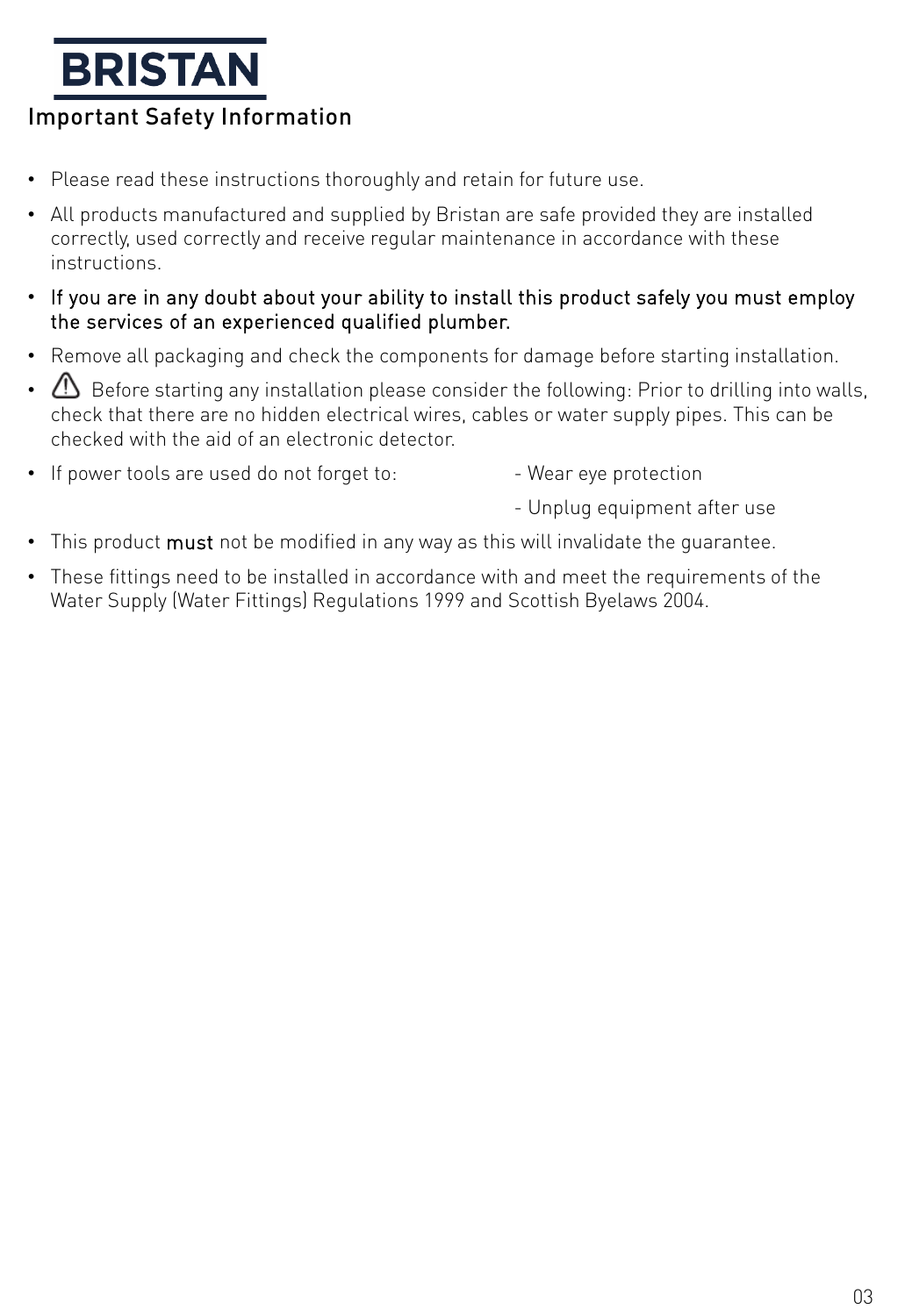#### Warning from your water Supplier

- It could be a criminal offence to use this tap with a mains water supply drawn directly from the supply pipe.
- (The supply pipe is the one which brings the water supply into your home and is directly connected to the public water main).
- This tap has an outlet on a flexible hose which, if immersed in water, could result in contaminated water being drawn back into the pipework if the supply pressure dropped. To prevent contaminated water being drawn back into the pipework if the supply pressure dropped. To prevent contamination of drinking water in the premises and in the water main, and to comply with the legal requirement of the UK plumbing regulations and byelaws\*, both hot and cold water supplied to this tap must come from a storage cistern.
- If the distributing pipes feeding this tap from the storage cistern have other outlets connected to them, the outlet of this tap must be lower than any of those other outlets.
- If installed as a tap which is used for drawing water for drinking, and the quality of water from the storage cistern does not meet the standards for drinking water, a separate tap supplied with wholesome water must be provided for drinking purposes.
- For further information, contact the Water Regulations department of your local Water Supplier (see WRAS website [www.wras.co.uk](http://www.wras.co.uk/) or Yellow Pages for details) or the Water Regulations Advisory Scheme by e-mail [\(info@wras.co.uk\)](mailto:info@wras.co.uk) or telephone: 01495 248454.
- The Water Supply (Water Fittings) Regulation 1999 in England and Wales; The Scottish Water Byelaws 2004 and Northern Ireland Regulations.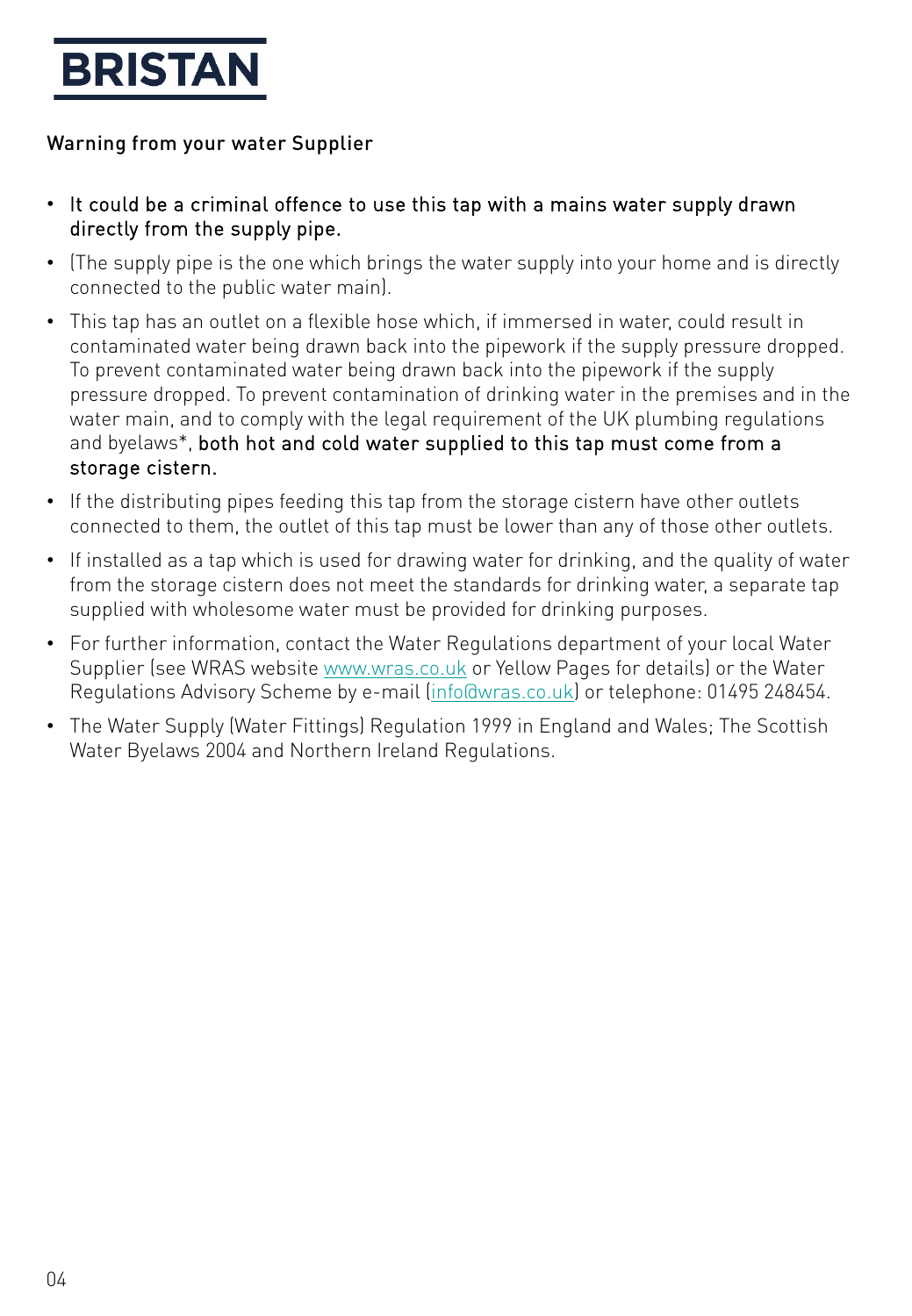

| Operating pressure range (bar) | Min | Max |
|--------------------------------|-----|-----|
|                                |     | 8 N |

Maximum static pressure – 10.0 bar

NOTE:- Suitable for high pressure supplies only.

Product has a brass construction with chrome plating to BS EN 248 standard.

## Installation Requirements.

This fitting needs to be installed in accordance with the following Installation Requirements and Notes (IRN) to ensure they meet the requirements of the Water Supply (Water Fittings) Regulations 1999 and the Scottish Byelaws 2004. For further details contact your Local Water Authority.

#### For backflow protection in premises or installations up to fluid category 5.

The vertical distance of the outlet above the spill-over level shall be not less than 20 mm or twice the diameter of the inlet pipe to the fitting, whichever is the greater. If the fitting cannot be installed as indicated it shall be installed:-

- a) With a backflow prevention arrangement suitable for the Fluid Category or
- b) So that it draws water by gravity only from a cistern, cylinder or tank having a permanently open vent pipe, the vertical distance between the point at which the pipe or pipes supply water to the fittings is or are connected to the supply and the spill-over level of any fixed appliances is not less than the dimensions stated above, and the vent pipe or pipes supplies no other fittings (other than a draining tap) at a lower level.

It is essential that all pipe work is flushed through to remove debris and swarf that could otherwise damage the fitting. Once the pipe work has been flushed through, turn off the water supply at the stop valve.

Two non-return valves are supplied with this mixer, one of each should be fitted in the hot and cold water supply to the mixer to prevent the possibility of backflow, however this mixer tap must be installed in accordance with the above mentioned Regulations.

Important: Independent stop valves complying with the current water regulations should be fitted as a means of isolating both water supplies to the fitting for servicing and/or maintenance work.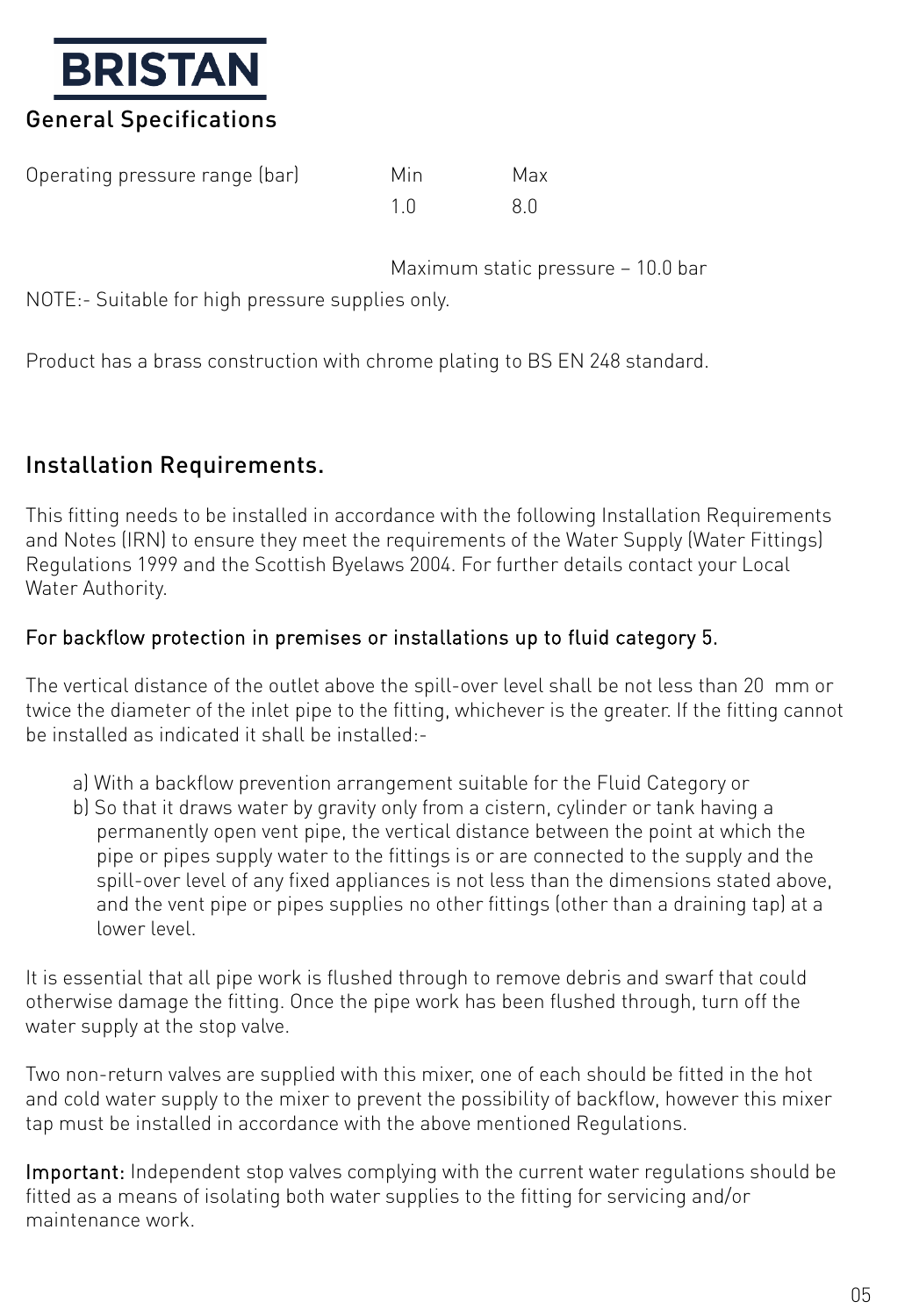

## Installation.

1. Identify all components are present prior to starting installation using the diagram on page 06.

| <b>Contents</b> |                           |     |                                   |  |  |
|-----------------|---------------------------|-----|-----------------------------------|--|--|
| 1.              | Mixer                     | 7.  | C-shaped metal washer             |  |  |
| 2.              | Locating stud             | 8.  | Nut                               |  |  |
| 3.              | Plinth                    | 9.  | Threaded rod                      |  |  |
| 4.              | Rubber Washer             | 10. | Small washer                      |  |  |
| 5.              | Triangular fixing bracket | 11. | Flexi Tails (Check valves fitted) |  |  |
| 6.              | C-shaped rubber washer    | 12. | Hose weight                       |  |  |

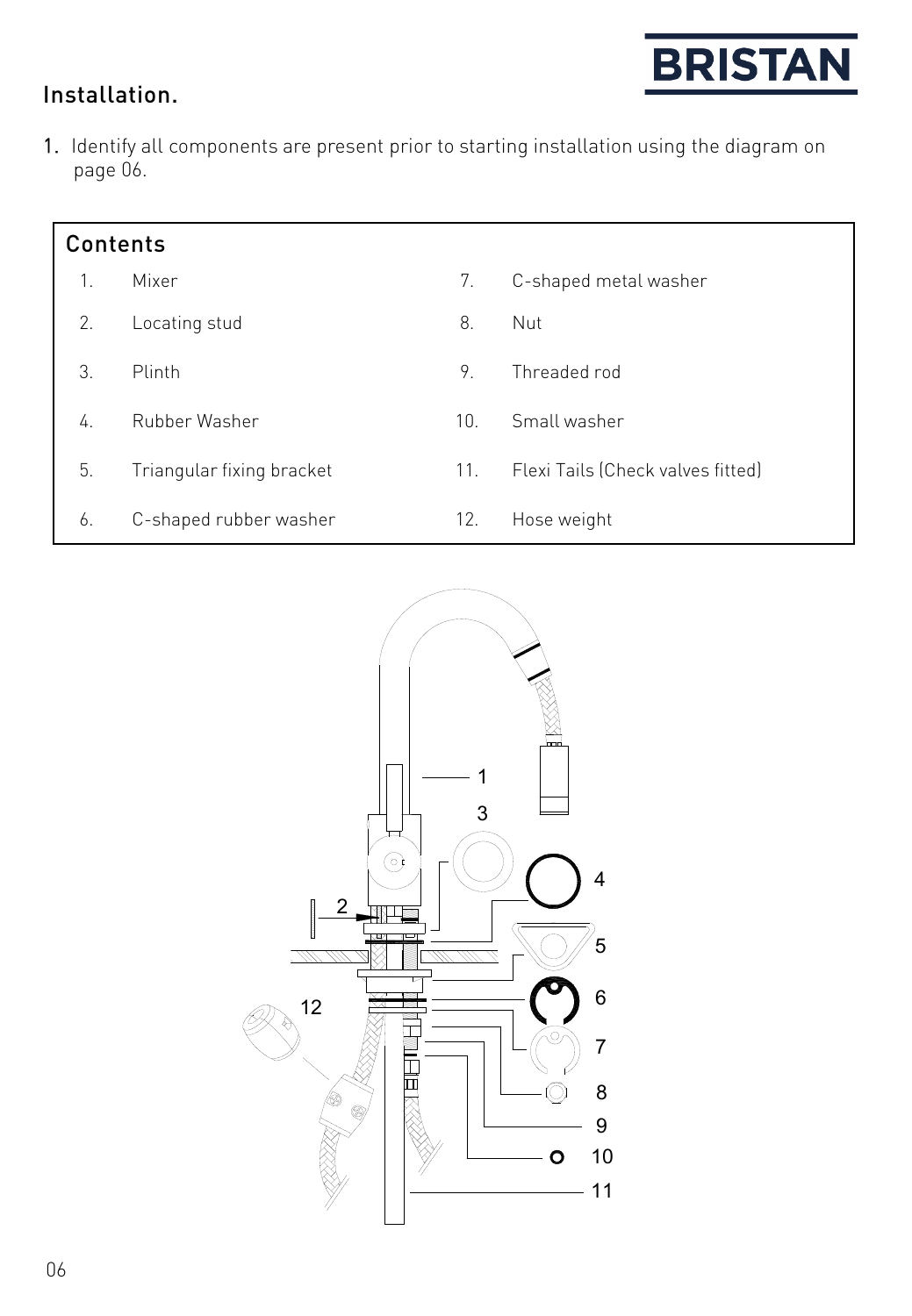## **BRISTAN** Installation Continued

2. Screw locating studs (2) into mixer (1). Place plinth (3) and rubber washer (4) at the base of the mixer (1). Then position the base on the sink.

3. Offer up the triangular spacer (5), C-shaped rubber washer (6) and C-shaped metal washer (7), securing in position with nut (8) and (hollow) threaded rod (9).

4. Screw the tail pipes (11) into the mixer and connect the hot and cold supplies.

5. Connect the flexible hose to the hollow threaded rod (9) with the small washer (10) provided.

6. Fix the hose weight (12) to the flexible pipe.

7. Fully open both valves, letting them run for a few minutes to flush out the system and check all joints and connections for leaks.

8. See over the page for aftercare instructions.

N.B. This mixer is supplied with a check valve fitted in the pull out spray, as well as two additional check valves, fitted to the flexi tails. The check valves have been fitted in order to prevent backflow i.e. Cold from the mains and hot via a hot water cylinder, in order to comply with Water Regulations. For further details contact your Local Water Authority.

### Operation.

Moving the lever outward/inward from the mixer body will turn on/off and increase/decrease the flow of water.

Moving the lever either backwards or forwards (when the mixer is viewed from the front) will increase/decrease the water temperature.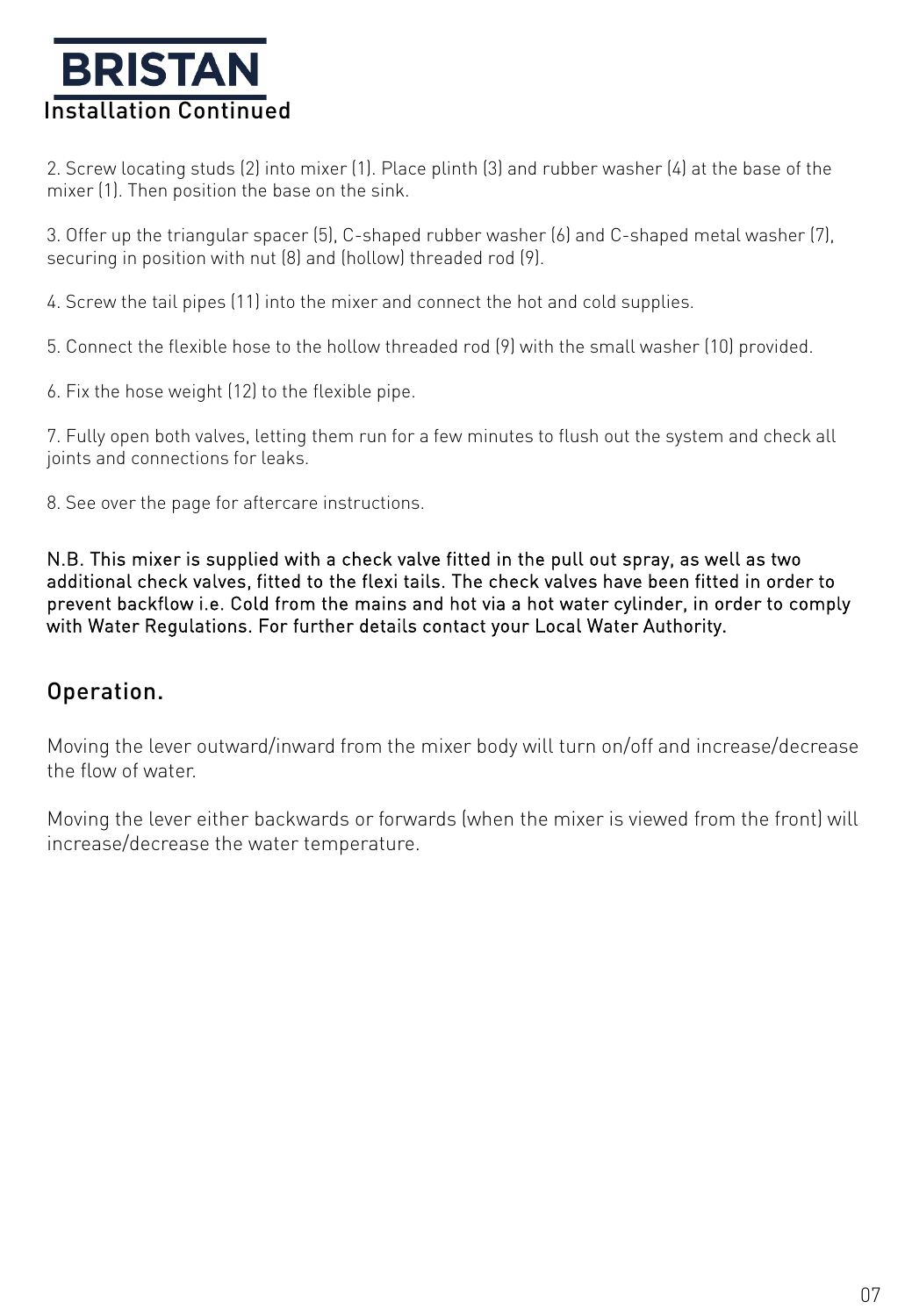

## Maintenance

#### General Cleaning

Your fitting has a high quality finish and should be treated with care to preserve the visible surfaces. All finishes will wear if not cleaned correctly. The only safe way to clean your product is to wipe with a soft damp cloth. Stains can be removed using washing up liquid. All bathroom cleaning products (powders and liquids) will damage the surface of your fitting, even the non-scratch cleaners.

Note: Never use abrasive detergents or disinfectants or those containing alcohol, hydrochloric acid or phosphoric acid.

If your fitting begins to leak the following should be carried out;

Isolate both hot and cold water supplies to the tap by either:

- Turning the water supply off at the mains stopcock or
- Turning off the isolation valves to the tap.
- 1. Remove the caps on the handles & remove the screws.
- 2. Pull the handles away from the mixer body.
- 3. Unscrew the valves.
- 4. Carefully clean the valves and seating.
- 5. If necessary replace the valves.
- 6. Replace the valves.
- 7. Replace all remaining components and turn on water supply.
- 8. Check for leaks and contact our helpline if problem persists.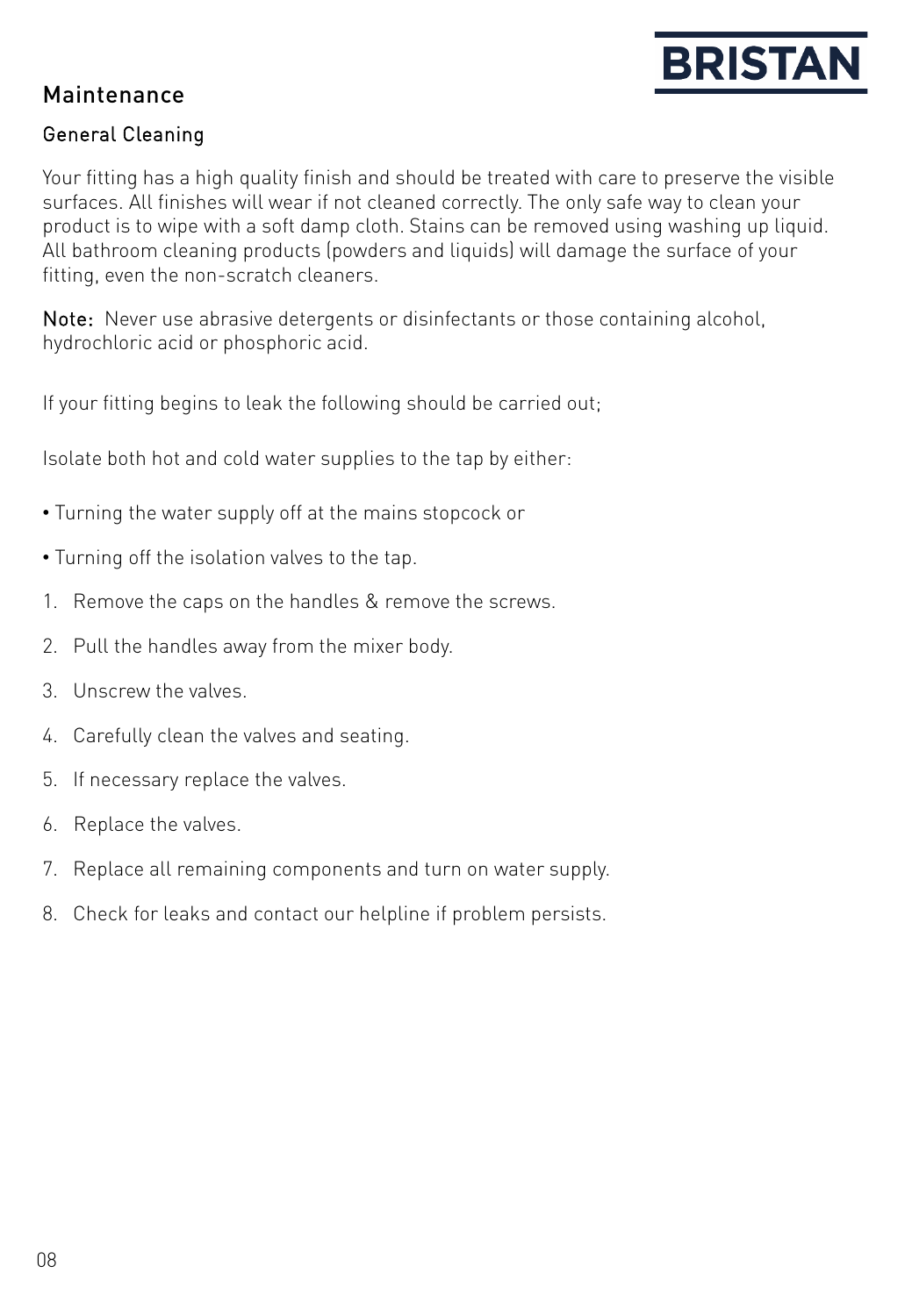## Troubleshooting

| Symptom                                                                   | Cause                                                                                                                                              | Remedy                                                                                             |
|---------------------------------------------------------------------------|----------------------------------------------------------------------------------------------------------------------------------------------------|----------------------------------------------------------------------------------------------------|
| No flow or poor flow<br>rate.                                             | Partially closed stop or service<br>valve in water supply pipework to<br>the tap.                                                                  | Open stop or service valve.                                                                        |
|                                                                           | Head of water is below the<br>minimum distance required.                                                                                           | Refer to the Specification section<br>for minimum pressures required.                              |
|                                                                           | Possible airlock / blockage in<br>supply pipework                                                                                                  | Remove water supplies from the<br>fitting and flush the system to<br>remove any airlocks / debris. |
|                                                                           | Cartridge / Valve not opening<br>fully.                                                                                                            | Service fitting. Refer to<br>maintenance section on page 09.                                       |
| Water dripping for a few<br>seconds after the tap<br>has been turned off. | This is caused by capillary<br>action' and residual water in the<br>spout being siphoned out. This<br>should only last for a couple of<br>seconds. |                                                                                                    |
| Constant dripping /<br>leaking when the tap is<br>not in use.             | Cartridge / Valve not fully<br>shutting off.                                                                                                       | Service fitting and replace<br>cartridge / valve. Refer to<br>maintenance section on page 09.      |
| Fitting does not turn on.                                                 | Water supplies not turned on.                                                                                                                      | Check that the water supplies to<br>the fitting are turned on.                                     |
|                                                                           | Closed stop or service valve.                                                                                                                      | Open stop or service valve.                                                                        |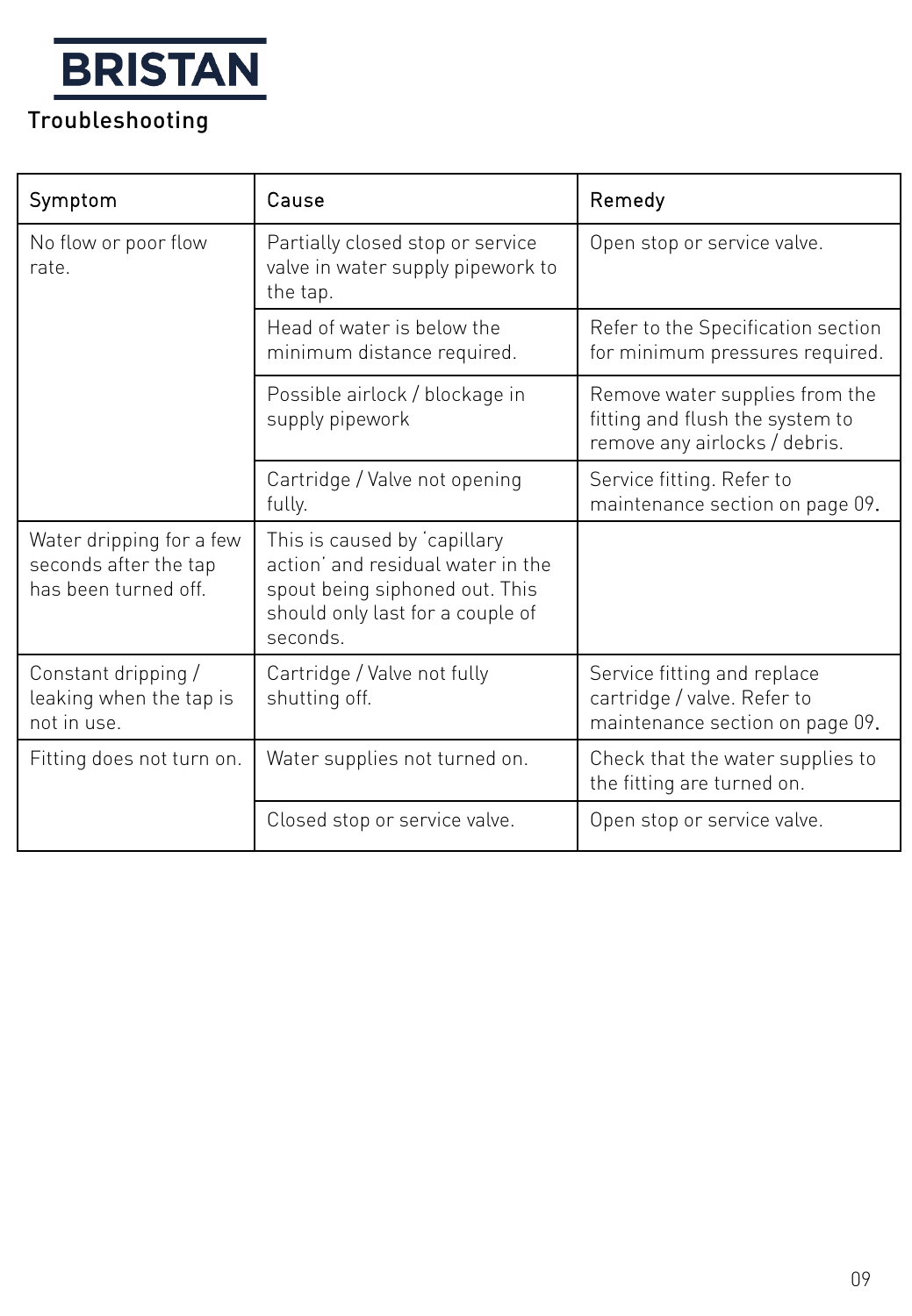

### Bristan Guarantee

At Bristan, we want to make things as easy as possible for our customers. That's why we offer solid guarantees on all our products, effective from the date of purchase, to give you peace of mind.

To start your free guarantee, simply scan the QR code and register your product.



Alternatively, visit [www.bristan.com/register](http://www.bristan.com/register) to register your product via a computer.

For full guarantee terms and conditions visit, [www.bristan.com/guarantees](http://www.bristan.com/guarantees)

We Know & We Care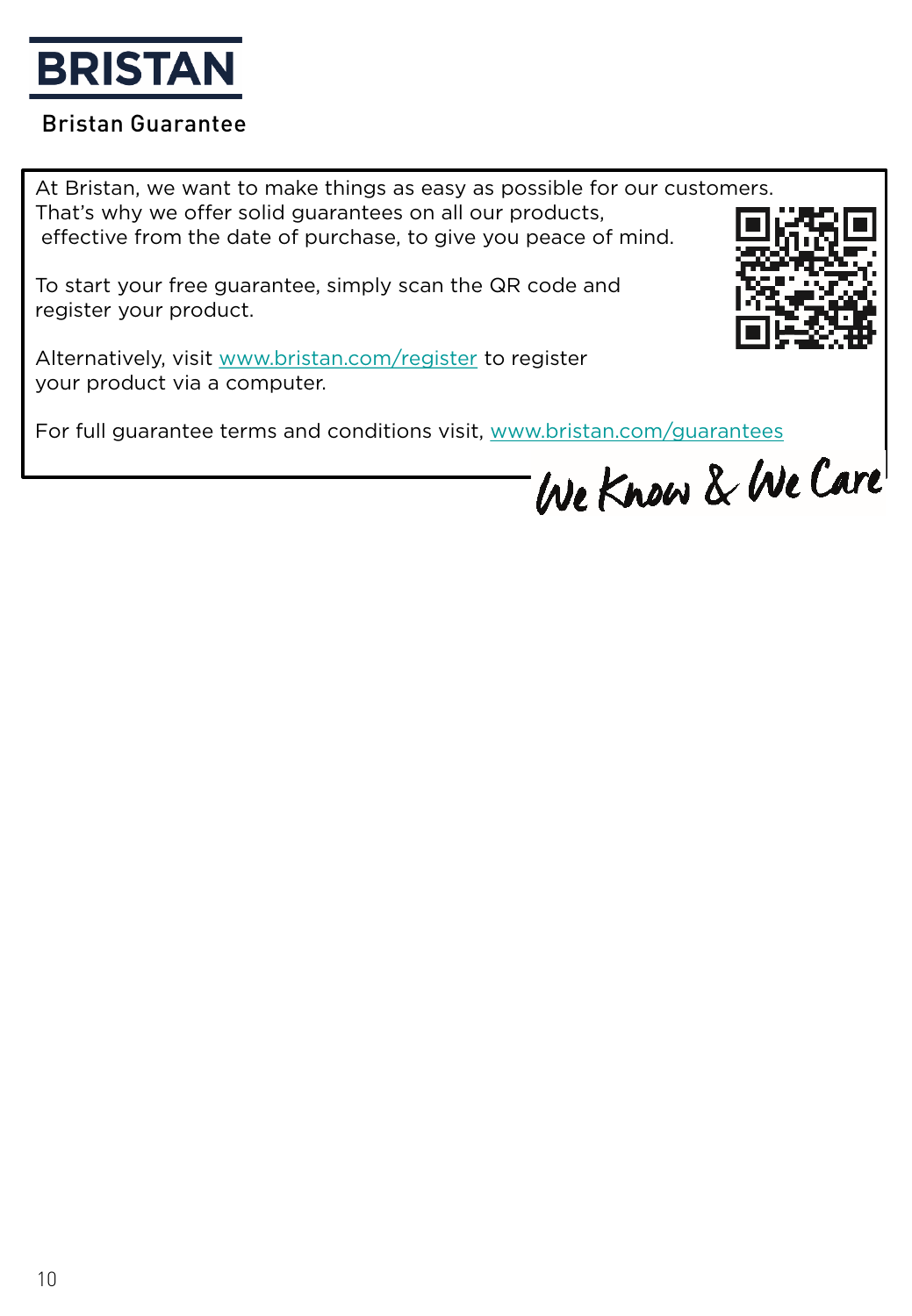

## Installation Notes